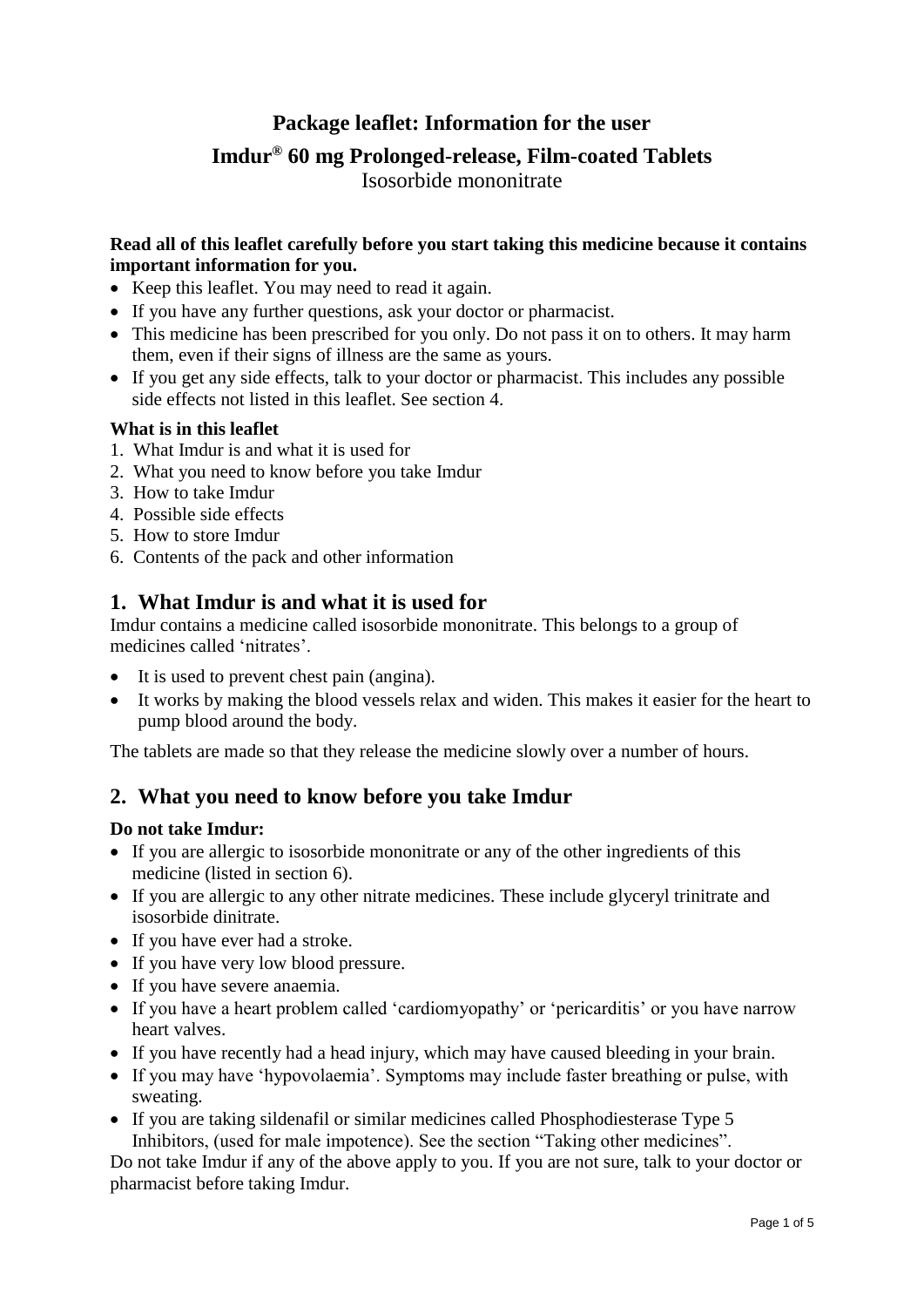## **Warnings and precautions**

Talk to your doctor or pharmacist before taking Imdur:

- If you have ever had any serious damage to your heart, such as a heart attack or operation.
- If you have a very low body temperature (hypothermia).
- If you have not been eating properly (malnutrition).
- If you have an underactive thyroid gland (hypothyroidism).
- If you have severe liver or kidney problems.

If any of the above apply to you, or if you are not sure if they do, talk to your doctor or pharmacist before taking Imdur.

## **Other medicines and Imdur**

Tell your doctor or pharmacist if you are taking, have recently taken or might take any other medicines. This includes medicines that you buy without a prescription and herbal medicines. This is because Imdur can affect the way some medicines work and some medicines can have an effect on Imdur.

Do not take Imdur if you are taking the following medicines:

 Sildenafil or similar medicines called Phosphodiesterase Type 5 Inhibitors, (used for male impotence).

In particular, tell your doctor or pharmacist if you are taking the following medicines:

 Medicines for high blood pressure or heart problems called vasodilators, such as ACE inhibitors, beta-agonists or calcium channel blockers.

If any of the above applies to you, or if you are not sure if they do, talk to your doctor before taking Imdur.

### **Imdur with food, drink and alcohol**

Avoid alcohol whilst taking Imdur. It may affect the way Imdur works.

## **Pregnancy, breast-feeding and fertility**

If you are pregnant or breast-feeding, think you may be pregnant or are planning to have a baby, ask your doctor or pharmacist for advice before taking this medicine.

#### **Driving and using machines**

You may feel dizzy after taking Imdur. If this happens, do not drive or use any tools or machines.

## **3. How to take Imdur**

Always take Imdur exactly as your doctor has told you. You should check with your doctor or pharmacist if you are not sure.

#### **Taking this medicine**

- Swallow the tablets whole or broken in half (if this is easier to swallow).
- Take the tablets with half a glass of water.
- Do not crush or chew the tablets.

#### **How much to take**

- The recommended dose is one or two tablets a day.
- Take the medicine in the morning.
- Your doctor may ask you to start on a low dose so that you are less likely to have a reaction to starting Imdur.
- The blister strips are marked with the days of the week. If you are taking two tablets a day, make sure you take one tablet from each strip marked with the same day of the week.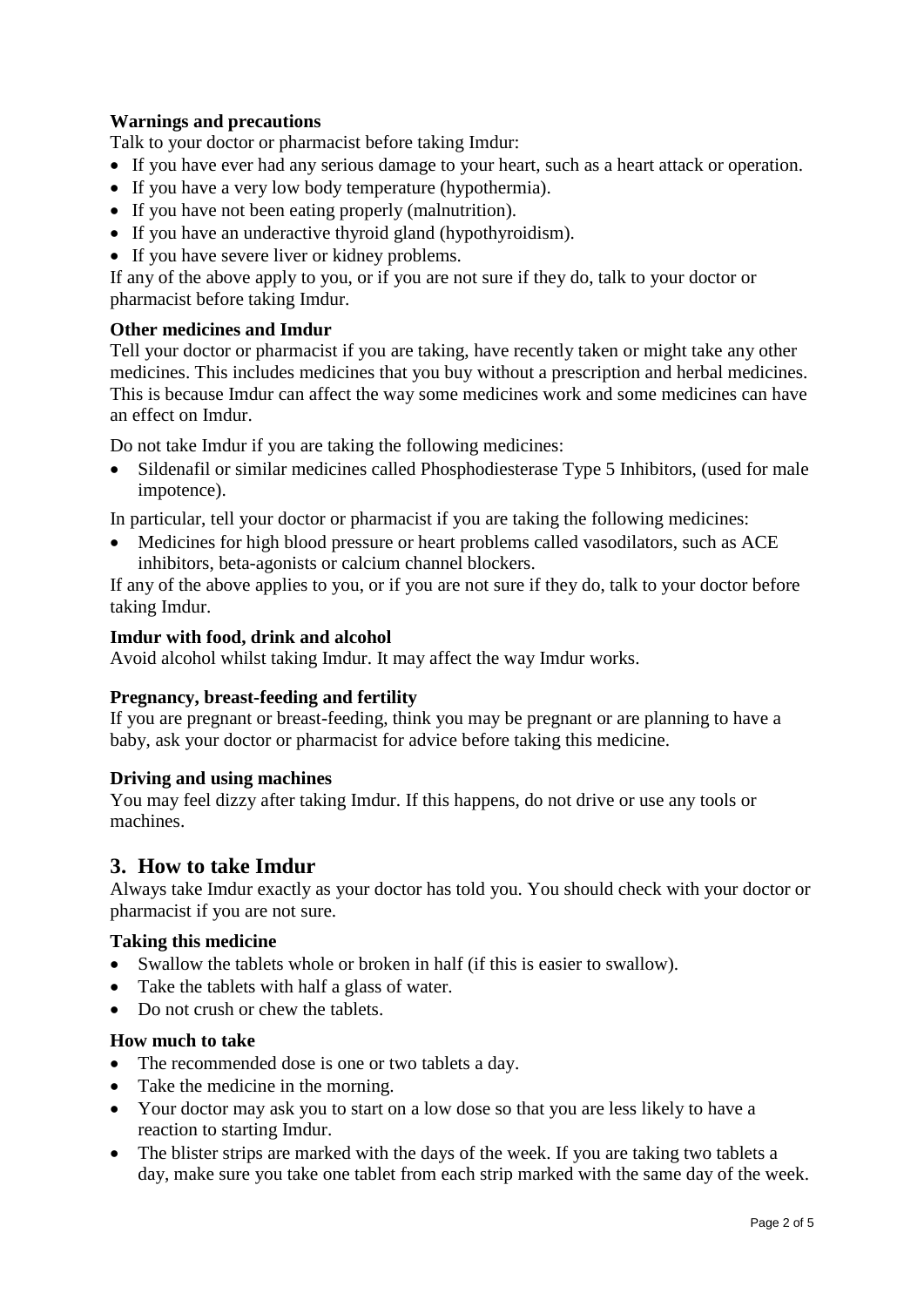## **You must not take Imdur for a sudden attack of angina. If you have a sudden attack, take a glyceryl trinitrate tablet (follow the instructions given on the label).**

Very occasionally, some people see the remains of the tablet in their bowel motions. This is quite normal and does not mean that the medicine has not been released.

#### **Use in children**

Do not give these tablets to children.

#### **If you take more Imdur than you should**

If you take more Imdur than you should, talk to a doctor or go to a hospital straight away. Take the medicine pack with you so the tablets can be identified.

#### **If you forget to take Imdur**

- If you forget a dose, take it as soon as you remember it. However, if it is nearly time for the next dose, skip the missed dose.
- Do not take a double dose to make up for a forgotten dose.

If you have any further questions on the use of this product, ask your doctor or pharmacist.

## **4. Possible side effects**

Like all medicines, this medicine can cause side effects, although not everybody gets them. The following side effects may happen with this medicine:

- Headaches.
- Feeling sick (nausea).
- Feeling dizzy.

The above problems usually disappear with time.

Other possible side effects:

#### **Common (may affect up to 1 in 10 people)**

- Low blood pressure. This may make you feel faint or dizzy.
- Faster heartheat.
- Headache.
- Feeling dizzy.
- Feeling sick (nausea).

#### **Uncommon (may affect up to 1 in 100 people)**

- $\bullet$  Being sick (vomiting).
- Diarrhoea.

#### **Rare (may affect up to 1 in 1,000 people)**

- Fainting.
- Rash.
- Itchy skin.

#### **Very rare (may affect up to 1 in 10,000 people)**

• Pain in muscles.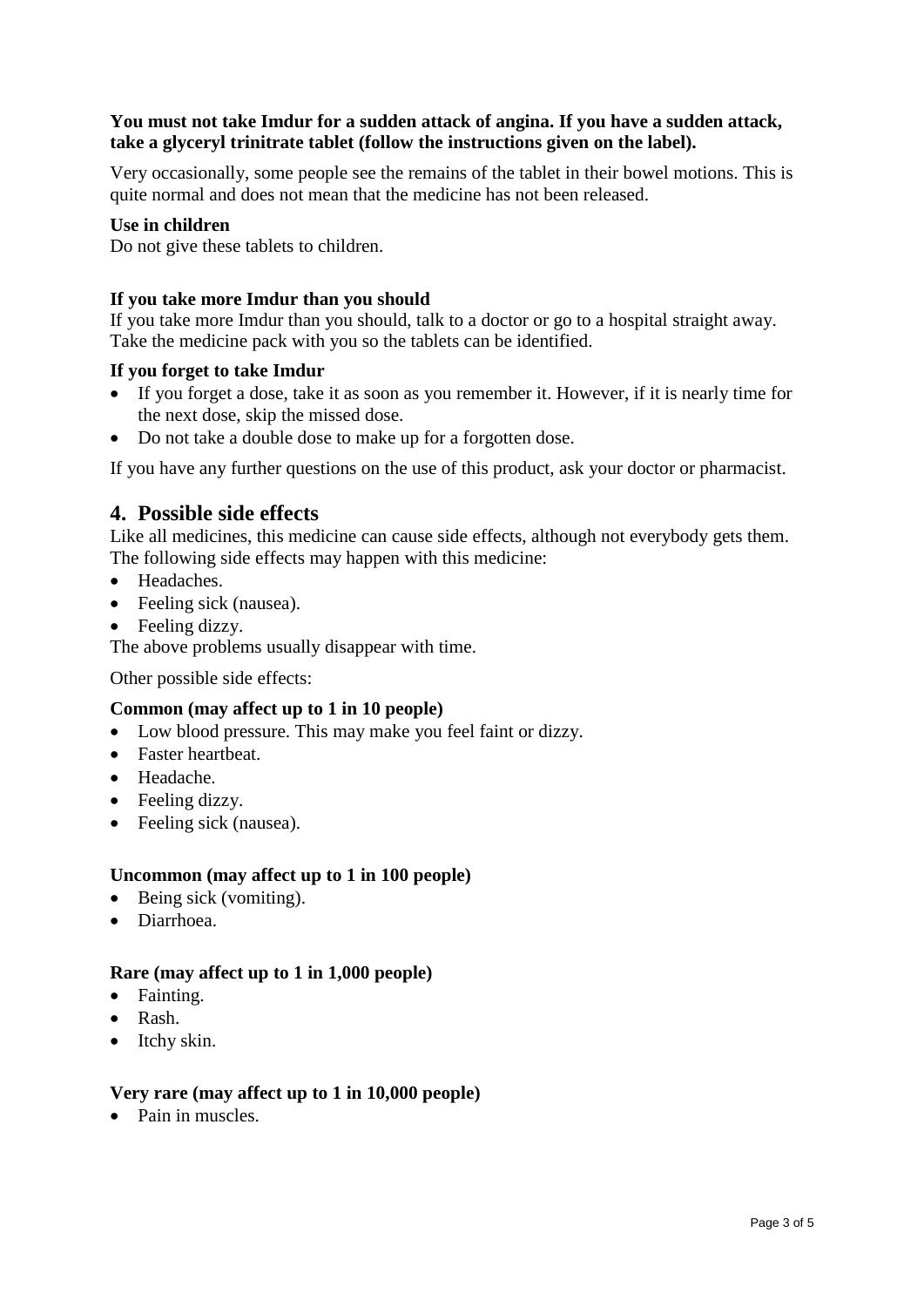Do not be concerned by this list of possible side effects, you may not get any of them. If any of the side effects get serious, or if you notice any side effects not listed in this leaflet, please tell your doctor or pharmacist.

## **Reporting of side effects**

If you get any side effects, talk to your doctor or pharmacist. This includes any possible side effects not listed in this leaflet. You can also report side effects directly (see details below). By reporting side effects you can help provide more information on the safety of this medicine.

Ireland: HPRA Pharmacovigilance Earlsfort Terrace IRL – Dublin 2 Tel: +353 1 6764971 Fax: +353 1 6762517 Website: www.hpra.ie e-mail: medsafety@hpra.ie

Malta: ADR Reporting The Medicines Authority Post-Licensing Directorate 203 Level 3, Rue D'Argens GŻR-1368 Gżira Website: www.medicinesauthority.gov.mt e-mail: postlicensing.medicinesauthority@gov.mt

## **5. How to store Imdur**

- Keep this medicine out of the sight and reach of children.
- Do not store above 30°C.
- Do not use this medicine after the expiry date which is stated on the carton. The expiry date refers to the last day of that month.
- Do not throw away medicines via wastewater or household waste. Ask your pharmacist how to throw away medicines you no longer use. These measures will help protect the environment.

## **6. Contents of the pack and other information**

#### **What Imdur contains**

- The active substance is isosorbide mononitrate. Each tablet contains 60 mg of the active substance.
- The other ingredients are aluminium silicate, paraffin special, hyprolose, magnesium stearate, colloidal anhydrous silica, hypromellose, macrogol 6000, titanium dioxide and iron oxide.

#### **What Imdur looks like and contents of the pack**

Imdur 60 mg Tablets are yellow, with 'A/ID' written on one side. They come in blister strips containing 7 tablets, which have the days of the week shown.

A pack may contain either 7, 14, 28 or 98 tablets as multiples of the 7 tablet blister strip.